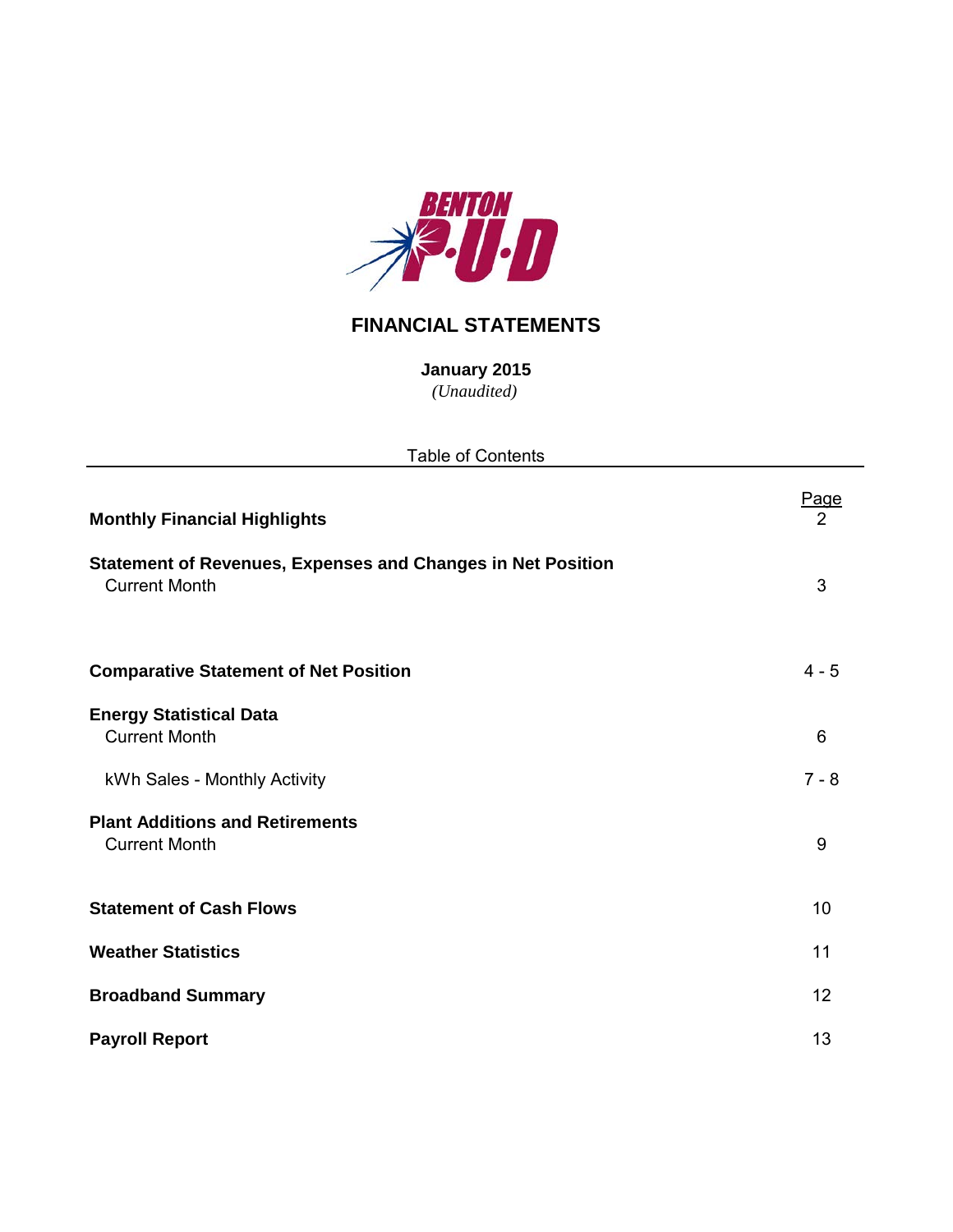

### *Financial Highlights January 2015*



Financial highlights for the month of January:

- $\triangleright$  District operations resulted in an increase in net assets of \$1M for the month.
- The average temperature of 34.4° was 1.0° above normal. Cumulative heating degree days were 11% below last year.<br>> Total retail kWh billed during January was down 8% from last year and 12% below budget.
- 
- $\triangleright$  Total retail kWh billed during January was down 8% from last year and 12% below budget.<br> $\triangleright$  Net power supply costs were \$5.2 million for the month with sales for resale of \$2.2 million Net power supply costs were \$5.2 million for the month with sales for resale of \$2.2 million and an average price of \$28 per MWh.
- January's non-power operating costs of \$1.6 million before taxes and depreciation were 1% below budget.
- $\geq$  Capital expenditures were \$688,000 for the month.

|                               | (in thousands of dollars) |     |            |     |     |            |     |     |            |     |            |            |                  |                                |
|-------------------------------|---------------------------|-----|------------|-----|-----|------------|-----|-----|------------|-----|------------|------------|------------------|--------------------------------|
| <b>Change in Net Position</b> | Jan                       | Feb | <b>Mar</b> | Apr | May | <b>Jun</b> | Jul | Aug | <b>Sep</b> | Oct | <b>Nov</b> | <b>Dec</b> | <b>Total YTD</b> | <b>Annual</b><br><b>Budget</b> |
| Actual                        | \$1,013                   |     |            |     |     |            |     |     |            |     |            |            | \$1,013          |                                |
| <b>Budget</b>                 | \$2,416                   |     |            |     |     |            |     |     |            |     |            |            | \$2,416          | (\$1,083)                      |
|                               |                           |     |            |     |     |            |     |     |            |     |            |            |                  |                                |
| <b>Net Power Costs</b>        | Jan                       | Feb | Mar        | Apr | May | Jun        | Jul | Aug | Sep        | Oct | <b>Nov</b> | <b>Dec</b> | <b>Total</b>     | Annual<br><b>Budget</b>        |
| Power Supply Costs            | \$7,467                   |     |            |     |     |            |     |     |            |     |            |            | \$7,467          | \$89,745                       |
| Less: Sales for Resale        | (2, 243)                  |     |            |     |     |            |     |     |            |     |            |            | (2, 243)         | (12, 290)                      |
| Net Power Costs               | \$5,224                   |     |            |     |     |            |     |     |            |     |            |            | \$5,224          | \$77,455                       |
|                               |                           |     |            |     |     |            |     |     |            |     |            |            |                  |                                |
| <b>Net Capital Costs</b>      | Jan                       | Feb | <b>Mar</b> | Apr | May | Jun        | Jul | Aug | <b>Sep</b> | Oct | <b>Nov</b> | <b>Dec</b> | <b>Total</b>     | <b>Annual</b><br><b>Budget</b> |
| <b>Capital Expenditures</b>   | \$688                     |     |            |     |     |            |     |     |            |     |            |            | \$688            | \$14,653                       |
| Less: Capital Contributions   | (55)                      |     |            |     |     |            |     |     |            |     |            |            | (55)             | (2, 116)                       |
| Net Capital Costs             | \$633                     |     |            |     |     |            |     |     |            |     |            |            | \$633            | \$12,537                       |
|                               |                           |     |            |     |     |            |     |     |            |     |            |            |                  |                                |
| <b>Load Statistics</b>        | Jan                       | Feb | <b>Mar</b> | Apr | May | Jun        | Jul | Aug | <b>Sep</b> | Oct | <b>Nov</b> | <b>Dec</b> | <b>Total</b>     | <b>Annual</b><br><b>Budget</b> |
| aMW - Retail Sales Billed     | 179                       |     |            |     |     |            |     |     |            |     |            |            | 179              | 196                            |
| aMW - Sales for Resale        | 107                       |     |            |     |     |            |     |     |            |     |            |            | 107              | 39                             |







| <b>Current Ratio</b>                    | 3.85:1 |
|-----------------------------------------|--------|
| Debt Service Coverage (2012 actual)     | 3.60   |
| Debt Service Coverage (2013 actual)     | 3.14   |
| Debt Service Coverage (2014 Actual)     | 3.38   |
| Debt Service Coverage (2015 projection) | 2.61   |
| (includes capital contributions)        |        |

| <b>Other Statistics</b>                 |    |         |         |  |  |  |  |  |
|-----------------------------------------|----|---------|---------|--|--|--|--|--|
| Unrestricted Undesignated Reserves      | \$ | 38.1    | million |  |  |  |  |  |
| Rate Stabilization Account (designated) | \$ | 7.5     | million |  |  |  |  |  |
| Debt Service Reserve Fund (designated)  | \$ | 4.0     | million |  |  |  |  |  |
| Bond Principal & Interest (restricted)  | \$ | 1.5     | million |  |  |  |  |  |
| <b>Net Utility Plant</b>                | \$ | 122 $0$ | million |  |  |  |  |  |
| Long-Term Debt                          | \$ | 57 1    | million |  |  |  |  |  |
| <b>Active Service Agreements</b>        |    | 50,418  |         |  |  |  |  |  |
| Non-Contingent Employees                |    | 148.00  |         |  |  |  |  |  |
| Contingent YTD FTE's                    |    | 0.18    |         |  |  |  |  |  |
|                                         |    |         |         |  |  |  |  |  |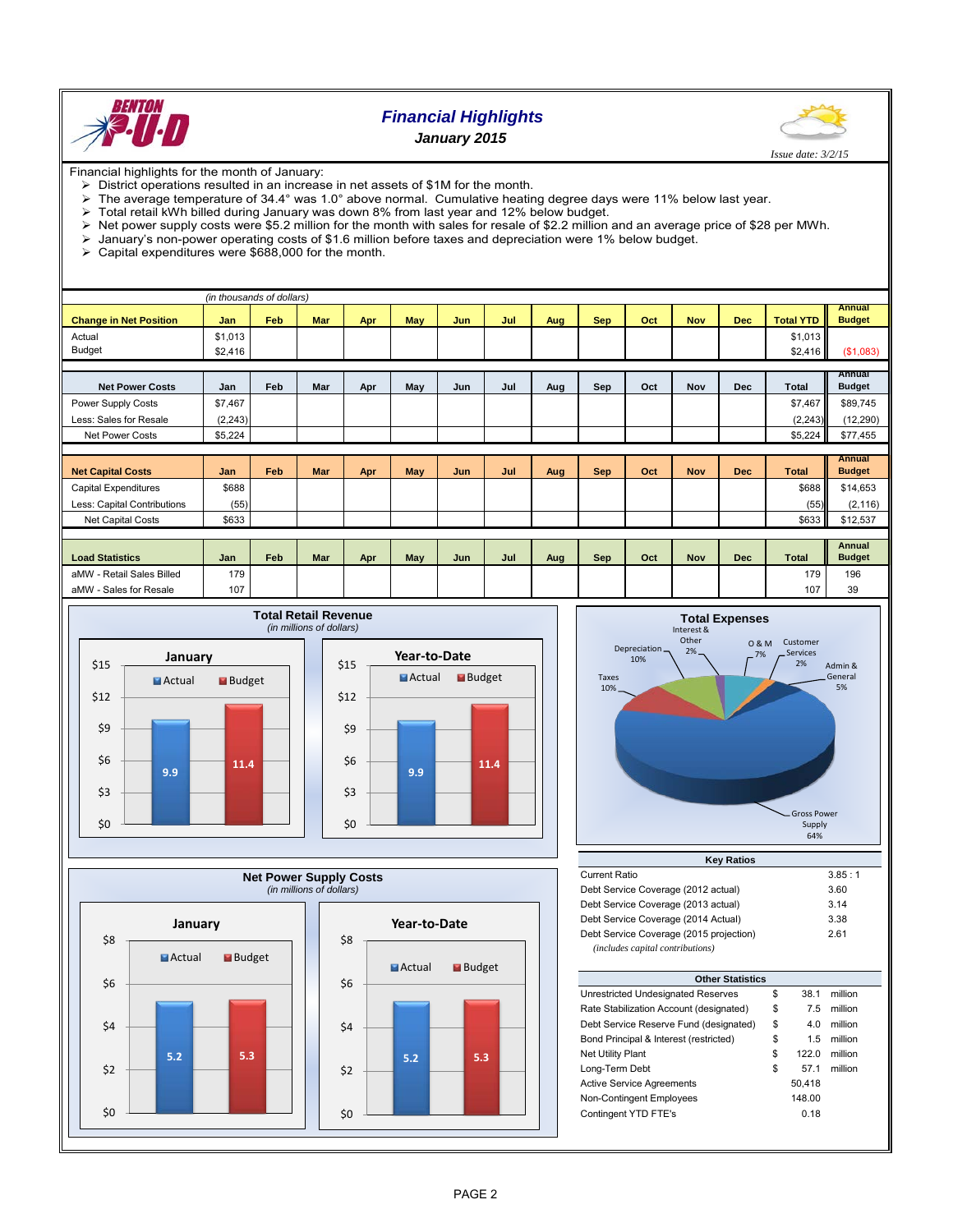#### **PUBLIC UTILITY DISTRICT NO.1 OF BENTON COUNTY STATEMENT OF REVENUES, EXPENSES, AND CHANGES IN NET POSITION CURRENT MONTH**

|                                                                              |               | 1/31/2015     |                          | 1/31/2014     |                          |
|------------------------------------------------------------------------------|---------------|---------------|--------------------------|---------------|--------------------------|
|                                                                              | <b>ACTUAL</b> | <b>BUDGET</b> | <b>PCT</b><br><b>VAR</b> | <b>ACTUAL</b> | <b>PCT</b><br><b>VAR</b> |
| <b>OPERATING REVENUES</b>                                                    |               |               |                          |               |                          |
| Energy Sales - Retail                                                        | \$9,887,550   | \$11,402,192  | $-13%$                   | \$9,570,658   | 3%                       |
| <b>Energy Sales for Resale</b>                                               | 2,191,293     | 1,647,377     | 33%                      | 2,248,820     | $-3%$                    |
| Transmission of Power for Others                                             | 51,594        | 41,667        | 24%                      | 40,600        | 27%                      |
| <b>Broadband Revenue</b>                                                     | 180,041       | 190,242       | $-5%$                    | 206,073       | $-13%$                   |
| <b>Other Revenue</b>                                                         | 105,003       | 83,752        | 25%                      | 400,780       | $-74%$                   |
| <b>TOTAL OPERATING REVENUES</b>                                              | 12,415,481    | 13,365,230    | $-7%$                    | 12,466,930    | 0%                       |
| <b>OPERATING EXPENSES</b>                                                    |               |               |                          |               |                          |
| <b>Purchased Power</b>                                                       | 6,329,033     | 5,743,153     | 10%                      | 7,220,915     | $-12%$                   |
| <b>Purchased Transmission &amp; Ancillary Services</b>                       | 1,124,037     | 1,066,553     | 5%                       | 1,097,134     | 2%                       |
| <b>Conservation Program</b>                                                  | 14,240        | 174,041       | -92%                     | 40,140        | -65%                     |
| <b>Total Power Supply</b>                                                    | 7,467,311     | 6,983,748     | 7%                       | 8,358,189     | $-11%$                   |
| <b>Transmission Operation &amp; Maintenance</b>                              | 22.637        | 1,695         | n/a                      | 1,124         | n/a                      |
| Distribution Operation & Maintenance                                         | 754,134       | 669,192       | 13%                      | 672,360       | 12%                      |
| <b>Broadband Expense</b>                                                     | 11,921        | 11,226        | 6%                       | 13,608        | $-12%$                   |
| Customer Accounting, Collection & Information                                | 217,908       | 292,327       | $-25%$                   | 262,749       | $-17%$                   |
| Administrative & General                                                     | 610,838       | 664,063       | $-8%$                    | 660,115       | $-7%$                    |
| Subtotal before Taxes & Depreciation                                         | 1,617,438     | 1,638,502     | $-1%$                    | 1,609,956     | 0%                       |
| Taxes                                                                        | 1,133,649     | 1,255,214     | $-10%$                   | 1,231,153     | -8%                      |
| Depreciation & Amortization                                                  | 1,175,667     | 1,114,971     | 5%                       | 1,148,133     | 2%                       |
| <b>Total Other Operating Expenses</b>                                        | 3,926,755     | 4,008,687     | $-2%$                    | 3,989,243     | $-2%$                    |
| <b>TOTAL OPERATING EXPENSES</b>                                              | 11,394,065    | 10,992,435    | 4%                       | 12,347,432    | $-8%$                    |
| <b>OPERATING INCOME (LOSS)</b>                                               | 1,021,415     | 2,372,795     | $-57%$                   | 119,499       | n/a                      |
| <b>NONOPERATING REVENUES &amp; EXPENSES</b>                                  |               |               |                          |               |                          |
| Interest Income                                                              | 25,044        | 20,833        | 20%                      | 266,831       | -91%                     |
| Other Income                                                                 | 2,319         | 31,339        | $-93%$                   | 47,668        | -95%                     |
| <b>Other Expense</b>                                                         |               |               | n/a                      |               | n/a                      |
| Interest Expense                                                             | (234, 835)    | (220, 888)    | 6%                       | (235, 611)    | 0%                       |
| Debt Discount/Premium Amortization & Loss on Defeased Debt                   | 36,018        | 36,018        | 0%                       | 37,227        | $-3%$                    |
| MtM Gain/(Loss) on Investments<br>Loss in Joint Ventures/Special Assessments | 108,178       |               | n/a<br>n/a               |               | n/a<br>n/a               |
|                                                                              |               |               |                          |               |                          |
| <b>TOTAL NONOPERATING REVENUES &amp; EXPENSES</b>                            | (63, 276)     | (132, 698)    | 52%                      | 116,115       | $-154%$                  |
| INCOME (LOSS) BEFORE CAPITAL CONTRIBUTIONS                                   | 958,139       | 2,240,097     | -57%                     | 235,614       | n/a                      |
| <b>CAPITAL CONTRIBUTIONS</b>                                                 | 55,326        | 176,351       | -69%                     | 21,246        | 160%                     |
| <b>CHANGE IN NET POSITION</b>                                                | \$1,013,465   | \$2,416,448   | $-58%$                   | \$256,860     | 295%                     |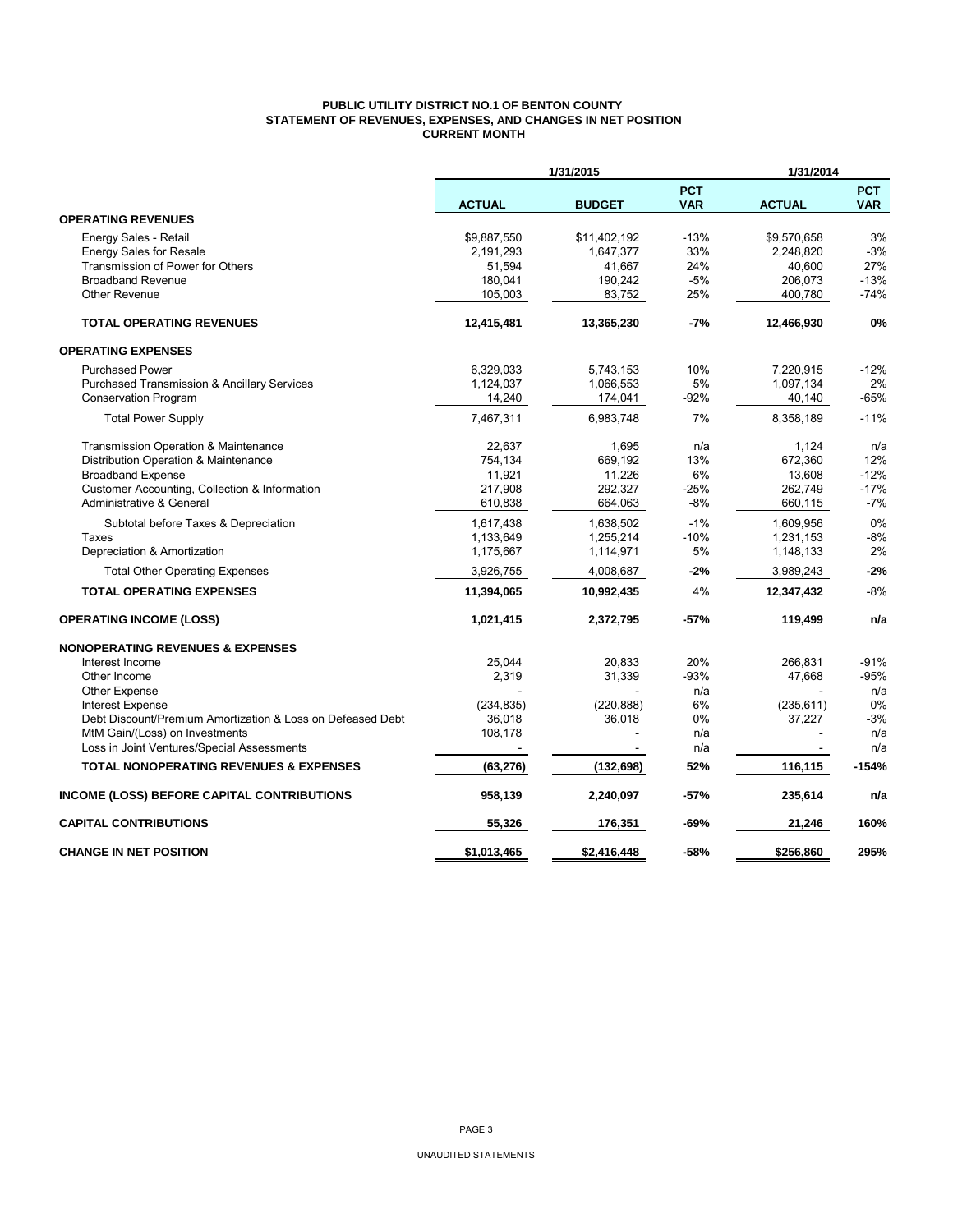#### **PUBLIC UTILITY DISTRICT NO. 1 OF BENTON COUNTY COMPARATIVE STATEMENT OF NET POSITION ASSETS AND DEFERRED OUTFLOWS OF RESOURCES**

|                                                           | 1/31/2015     | 1/31/2014     | Increase/(Decrease)<br>Percent<br><b>Amount</b> |    |  |  |  |  |
|-----------------------------------------------------------|---------------|---------------|-------------------------------------------------|----|--|--|--|--|
| <b>ASSETS</b>                                             |               |               |                                                 |    |  |  |  |  |
| <b>CURRENT ASSETS</b>                                     |               |               |                                                 |    |  |  |  |  |
| Cash & Cash Equivalents                                   |               |               |                                                 |    |  |  |  |  |
| Unrestricted Cash & Cash Equivalents                      | \$28,197,330  | \$16,731,462  | \$11,465,868                                    |    |  |  |  |  |
| Investments                                               | 11,415,580    | 18,340,507    | (6,924,926)                                     |    |  |  |  |  |
| Designated Rate Stabilization Fund                        | 7,500,000     | 7,500,000     | $\overline{a}$                                  |    |  |  |  |  |
| Designated Debt Service Reserve Fund                      | 4,000,000     | 4,000,000     | ÷,                                              |    |  |  |  |  |
| Designated BTOP Reserve Fund                              | $\Box$        | 348,813       | (348, 813)                                      |    |  |  |  |  |
| Accounts Receivable, net                                  | 8,156,725     | 9,263,957     | (1, 107, 231)                                   |    |  |  |  |  |
| <b>BPA Prepay Receivable</b>                              | 600,000       | 600,000       |                                                 |    |  |  |  |  |
| Accrued Interest Receivable                               | 92,673        | 79,296        | 13,376                                          |    |  |  |  |  |
| Wholesale Power Receivable                                | 1,687,921     | 1,833,035     | (145, 114)                                      |    |  |  |  |  |
| <b>Accrued Unbilled Revenue</b>                           | 3,900,000     | 3,700,000     | 200,000                                         |    |  |  |  |  |
| <b>Inventory Materials &amp; Supplies</b>                 | 4,873,047     | 4,984,709     | (111, 662)                                      |    |  |  |  |  |
| Prepaid Expenses & Option Premiums                        | 639,667       | 706,699       | (67, 032)                                       |    |  |  |  |  |
| <b>Total Current Assets</b>                               | 71,062,943    | 68,088,478    | 2,974,465                                       | 4% |  |  |  |  |
|                                                           |               |               |                                                 |    |  |  |  |  |
| <b>NONCURRENT ASSETS</b>                                  |               |               |                                                 |    |  |  |  |  |
| Restricted Bond Reserve Fund                              | 140,017       | 140,017       |                                                 |    |  |  |  |  |
| <b>Other Receivables</b>                                  | 93,358        | 90,799        | 2,559                                           |    |  |  |  |  |
| <b>Preliminary Surveys</b>                                | 65,000        |               | 65,000                                          |    |  |  |  |  |
| <b>BPA Prepay Receivable</b>                              | 7,600,000     | 8,200,000     | (600,000)                                       |    |  |  |  |  |
| Deferred Purchased Power Costs                            | 9,362,430     | 8,280,802     | 1,081,627                                       |    |  |  |  |  |
| Other Deferred Charges                                    | 48,993        | 112,074       | (63,081)                                        |    |  |  |  |  |
|                                                           | 17,309,799    | 16,823,693    | 1,086,105                                       | 3% |  |  |  |  |
| <b>Utility Plant</b>                                      |               |               |                                                 |    |  |  |  |  |
| Land and Intangible Plant                                 | 3,385,212     | 3,355,024     | 30,189                                          |    |  |  |  |  |
| <b>Electric Plant in Service</b>                          | 287,398,413   | 275,293,762   | 12,104,651                                      |    |  |  |  |  |
| Construction Work in Progress                             | 1,628,525     | 2,956,467     | (1,327,942)                                     |    |  |  |  |  |
| <b>Accumulated Depreciation</b>                           | (170,431,722) | (159,091,122) | (11,340,600)                                    |    |  |  |  |  |
| <b>Net Utility Plant</b>                                  | 121,980,429   | 122,514,131   | (533, 702)                                      | 0% |  |  |  |  |
| <b>Total Noncurrent Assets</b>                            | 139,290,228   | 139,337,825   | (47, 597)                                       | 0% |  |  |  |  |
| <b>Total Assets</b>                                       | 210,353,171   | 207,426,302   | 2,926,868                                       | 1% |  |  |  |  |
|                                                           |               |               |                                                 |    |  |  |  |  |
| DEFERRED OUTFLOWS OF RESOURCES                            |               |               |                                                 |    |  |  |  |  |
| Unamortized Loss on Defeased Debt                         | 132,746       | 185,535       | (52, 790)                                       |    |  |  |  |  |
| Accumulated Decrease in Fair Value of Hedging Derivatives | 1,198,882     | 970,936       | 227,946                                         |    |  |  |  |  |
| <b>Total Deferred Outflows of Resources</b>               | 1,331,628     | 1,156,471     | 175,157                                         |    |  |  |  |  |
|                                                           |               |               |                                                 |    |  |  |  |  |
| TOTAL ASSETS & DEFERRED OUTFLOWS OF RESOURCES             | \$211,684,799 | \$208,582,773 | \$3,102,025                                     | 1% |  |  |  |  |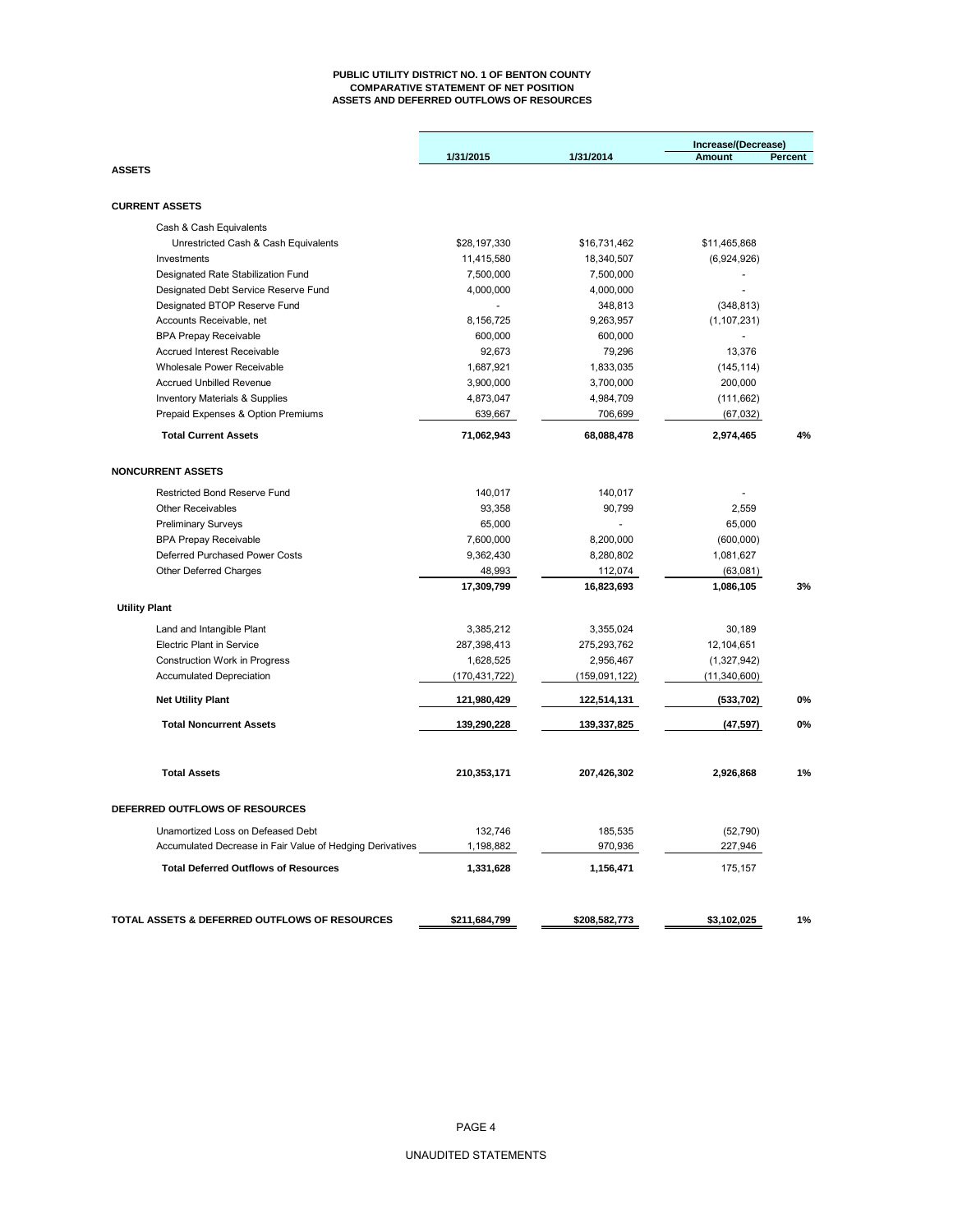#### **PUBLIC UTILITY DISTRICT NO. 1 OF BENTON COUNTY COMPARATIVE STATEMENT OF NET POSITION LIABILITIES AND DEFERRED INFLOWS OF RESOURCES**

|                                                                        |                       |                       | Increase/(Decrease) |         |  |  |
|------------------------------------------------------------------------|-----------------------|-----------------------|---------------------|---------|--|--|
|                                                                        | 1/31/2015             | 1/31/2014             | <b>Amount</b>       | Percent |  |  |
| <b>LIABILITIES</b>                                                     |                       |                       |                     |         |  |  |
|                                                                        |                       |                       |                     |         |  |  |
| <b>CURRENT LIABILITIES</b>                                             |                       |                       |                     |         |  |  |
| <b>Warrants Outstanding</b>                                            | \$172,215             | \$273,898             | (\$101,683)         |         |  |  |
| <b>Accounts Payable</b>                                                | 7,913,541             | 8,030,162             | (116, 621)          |         |  |  |
| <b>Customer Deposits</b>                                               | 1,434,886             | 1,328,631             | 106,256             |         |  |  |
| <b>Accrued Taxes Payable</b>                                           | 3,556,604             | 3,580,824             | (24, 220)           |         |  |  |
| Other Current & Accrued Liabilities                                    | 1,532,098             | 1,271,533             | 260,566             |         |  |  |
| <b>Accrued Interest Payable</b>                                        | 696,873               | 638,929               | 57,944              |         |  |  |
| Revenue Bonds, Current Portion                                         | 3,150,000             | 3,035,000             | 115,000             |         |  |  |
| <b>Total Current Liabilities</b>                                       | 18,456,217            | 18,158,976            | 297,241             | 2%      |  |  |
| <b>NONCURRENT LIABILITIES</b>                                          |                       |                       |                     |         |  |  |
| 2005 Bond Issue                                                        | 715,000               | 1,900,000             | (1, 185, 000)       |         |  |  |
| 2010 Bond Issue                                                        | 17,345,000            | 17,345,000            |                     |         |  |  |
| 2011 Bond Issue                                                        | 32,390,000            | 34,355,000            | (1,965,000)         |         |  |  |
| Unamortized Premium & Discount                                         | 3,533,196             | 4,030,294             |                     |         |  |  |
| Deferred Revenue                                                       |                       |                       | (497,099)           |         |  |  |
|                                                                        | 378,190               | 230,897               | 147,293             |         |  |  |
| <b>BPA Prepay Incentive Credit</b><br><b>Other Liabilities</b>         | 2,203,863             | 2,365,119             | (161, 256)          |         |  |  |
|                                                                        | 2,999,630             | 2,781,461             | 218,169             |         |  |  |
| <b>Total Noncurrent Liabilities</b>                                    | 59,564,879            | 63,007,772            | (3, 442, 893)       | $-5%$   |  |  |
| <b>Total Liabilities</b>                                               | 78,021,096            | 81,166,747            | (3, 145, 652)       | $-4%$   |  |  |
| DEFERRED INFLOWS OF RESOURCES                                          |                       |                       |                     |         |  |  |
| Accumulated Increase in Fair Value of Hedging Derivatives              | 1,939,162             | 279,135               | 1,660,027           |         |  |  |
| <b>Total Deferred Inflows of Resources</b>                             | 1,939,162             | 279,135               | 1,660,027           | n/a     |  |  |
| <b>NET POSITION</b>                                                    |                       |                       |                     |         |  |  |
|                                                                        |                       |                       |                     |         |  |  |
| Net Investment in Capital Assets<br><b>Restricted for Debt Service</b> | 64,979,979<br>140,017 | 62,034,372<br>140,017 | 2,945,607           |         |  |  |
| Unrestricted                                                           | 66,604,544            | 64,962,501            | 1,642,042           |         |  |  |
| <b>Total Net Position</b>                                              | 131,724,541           | 127,136,891           | 4,587,650           | 4%      |  |  |
|                                                                        |                       |                       |                     |         |  |  |
| TOTAL NET POSITION, LIABILITIES AND                                    |                       |                       |                     |         |  |  |
| DEFERRED INFLOWS OF RESOURCES                                          | \$211,684,799         | \$208,582,773         | \$3,102,025         | 1%      |  |  |
| <b>CURRENT RATIO:</b>                                                  | 3.85:1                | 3.75:1                |                     |         |  |  |
| (Current Assets / Current Liabilities)                                 |                       |                       |                     |         |  |  |
|                                                                        |                       |                       |                     |         |  |  |
| <b>WORKING CAPITAL:</b>                                                | \$52,606,726          | \$49,929,502          | \$2,677,224         | 5%      |  |  |
| (Current Assets less Current Liabilities)                              |                       |                       |                     |         |  |  |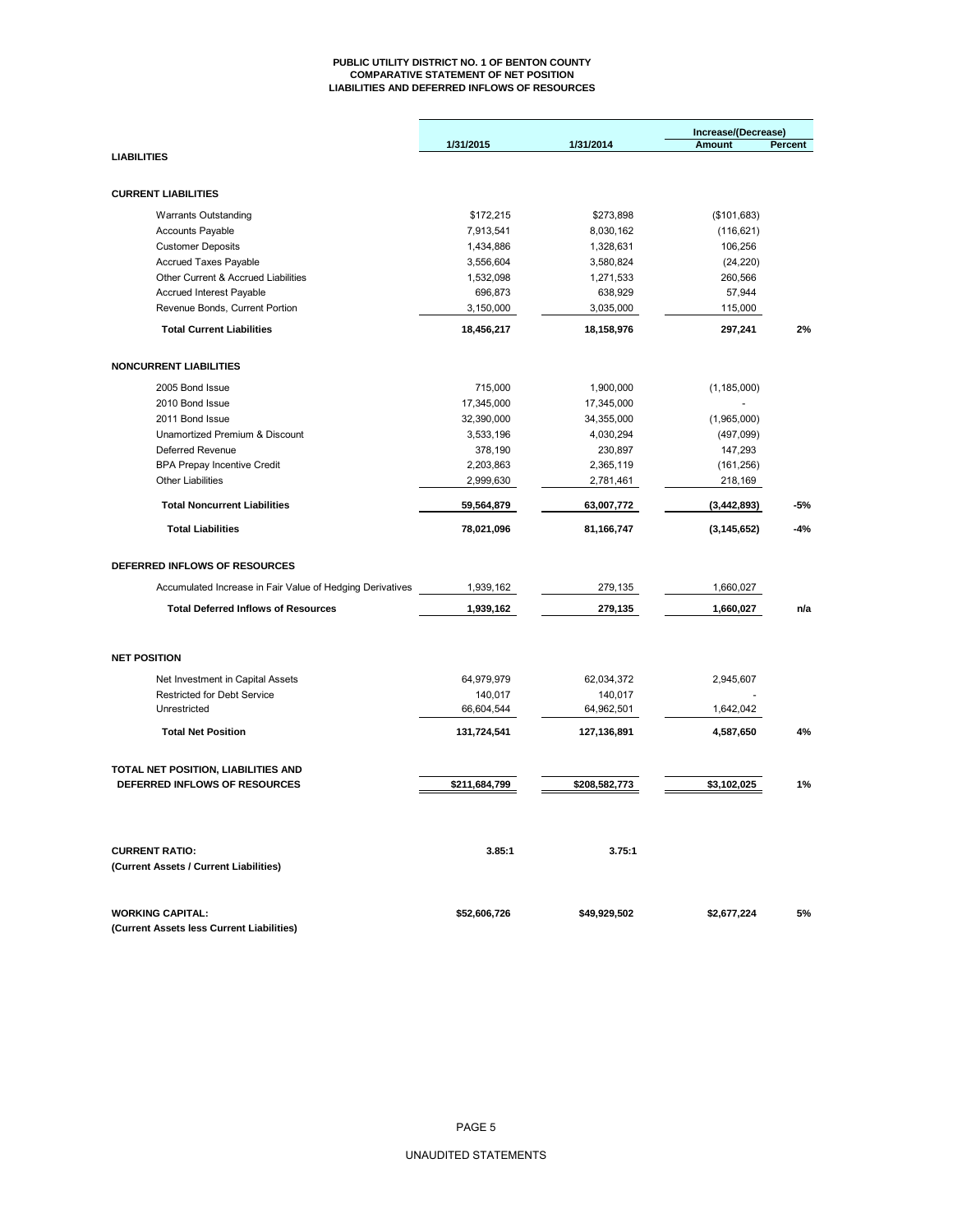#### **PUBLIC UTILITY DISTRICT NO. 1 OF BENTON COUNTY ENERGY STATISTICAL DATA CURRENT MONTH**

|                                                                               | 1/31/2015                  |                              |                | 1/31/2014                  |                 |
|-------------------------------------------------------------------------------|----------------------------|------------------------------|----------------|----------------------------|-----------------|
|                                                                               |                            |                              | <b>PCT</b>     |                            | <b>PCT</b>      |
| <b>ENERGY SALES RETAIL - REVENUE</b>                                          | <b>ACTUAL</b>              | <b>BUDGET</b>                | <b>VAR</b>     | <b>ACTUAL</b>              | <b>VAR</b>      |
| Residential                                                                   | \$6,011,799                | \$6,897,746                  | $-13%$         | \$6,642,377                | $-9%$           |
| <b>Small General Service</b>                                                  | 756,188                    | 810,174                      | $-7%$          | 799,330                    | $-5%$           |
| <b>Medium General Service</b>                                                 | 1,069,280                  | 1,231,685                    | $-13%$         | 1,097,367                  | $-3%$           |
| Large General Service                                                         | 1,096,208                  | 1,342,239                    | $-18%$         | 1,100,107                  | 0%              |
| Large Industrial                                                              | 269,480                    | 320,328                      | $-16%$         | 294,101                    | $-8%$<br>n/a    |
| Small Irrigation<br>Large Irrigation                                          | 8,673                      | 490<br>19,023                | n/a<br>$-54%$  | 14,462                     | $-40%$          |
| <b>Street Lights</b>                                                          | 17,156                     | 16,709                       | 3%             | 17,733                     | $-3%$           |
| Security Lights                                                               | 20,386                     | 22,194                       | $-8%$          | 20,423                     | 0%              |
| <b>Unmetered Accounts</b>                                                     | 14,090                     | 14,669                       | $-4%$          | 13,996                     | 1%              |
| <b>Billed Revenues Before Taxes</b>                                           | \$9,263,260                | \$10,675,257                 | $-13%$         | \$9,999,898                | $-7%$           |
| <b>City Occupation Taxes</b>                                                  | 542,290                    | 653,525                      | $-17%$         | 592,761                    | $-9%$           |
| Bad Debt Expense (reduced from 0.2% to 0.18% of retail sales in January 2015) | (18,000)                   | (26, 590)                    | $-32%$         | (22,000)                   | $-18%$          |
| <b>Unbilled Revenue</b><br><b>TOTAL SALES - REVENUE</b>                       | 100,000<br>\$9,887,550     | 100,000<br>\$11,402,192      | 0%<br>$-13%$   | (1,000,000)<br>\$9,570,658 | $-110%$<br>3%   |
|                                                                               |                            |                              |                |                            |                 |
| <b>ENERGY SALES RETAIL - kWh</b>                                              |                            |                              |                |                            |                 |
| Residential                                                                   | 81,753,251                 | 94,661,205                   | $-14%$         | 90,995,045                 | $-10%$          |
| <b>Small General Service</b>                                                  | 11,273,647                 | 12,116,016                   | $-7%$          | 12,002,884                 | $-6%$           |
| <b>Medium General Service</b>                                                 | 15,719,991                 | 16,933,362                   | $-7%$          | 16,255,765                 | $-3%$           |
| Large General Service                                                         | 17,888,911                 | 20,066,185                   | $-11%$         | 18,043,140                 | $-1%$           |
| Large Industrial                                                              | 5,597,495                  | 6,784,006                    | $-17%$         | 6,203,055                  | $-10%$          |
| Small Irrigation                                                              |                            | 2,448<br>318,897             | n/a<br>$-33%$  |                            | n/a<br>$-13%$   |
| Large Irrigation<br><b>Street Lights</b>                                      | 214,532<br>225,624         | 248,336                      | $-9%$          | 247,328<br>229,425         | $-2%$           |
| Security Lights                                                               | 114,451                    | 105,104                      | 9%             | 103,678                    | 10%             |
| <b>Unmetered Accounts</b>                                                     | 249,106                    | 248,634                      | 0%             | 247,686                    | 1%              |
| <b>TOTAL kWh BILLED</b>                                                       | 133,037,008                | 151,484,193                  | $-12%$         | 144,328,006                | -8%             |
|                                                                               |                            |                              |                |                            |                 |
| <b>NET POWER COST</b>                                                         |                            |                              |                |                            |                 |
| <b>BPA Power Costs</b><br>Slice                                               | \$2,687,251                | \$2,587,244                  | 4%             | \$2,687,526                | 0%              |
| <b>Block</b>                                                                  | 2,125,791                  | 2,125,877                    | 0%             | 2,035,011                  | 4%              |
| Subtotal                                                                      | 4,813,042                  | 4,713,121                    | 2%             | 4,722,537                  | 2%              |
| <b>Other Power Purchases</b>                                                  | 899,661                    | 397,775                      | 126%           | 868,521                    | 4%              |
| Frederickson                                                                  | 616,330                    | 632,257                      | $-3%$          | 1,629,857                  | $-62%$          |
| Transmission                                                                  | 740,673                    | 742,208                      | 0%             | 738,657                    | 0%              |
| Ancillary                                                                     | 383,364                    | 324,345                      | 18%            | 358,477                    | 7%              |
| <b>Conservation Program</b>                                                   | 14,240                     | 174,041                      | $-92%$         | 40,140                     | $-65%$          |
| <b>Gross Power Costs</b><br>Less Sales for Resale-Energy                      | 7,467,311<br>(2, 191, 293) | 6,983,748<br>(1,647,377)     | 7%<br>33%      | 8,358,189<br>(2,248,820)   | $-11%$<br>$-3%$ |
| Less Sales for Resale-Gas                                                     |                            |                              | n/a            |                            | n/a             |
| Less Transmission of Power for Others                                         | (51, 594)                  | (41, 667)                    | 24%            | (40, 600)                  | 27%             |
| <b>NET POWER COSTS</b>                                                        | \$5,224,424                | \$5,294,704                  | $-1%$          | \$6,068,769                | $-14%$          |
|                                                                               |                            |                              |                |                            |                 |
| <b>NET POWER - kWh</b>                                                        |                            |                              |                |                            |                 |
| <b>BPA Power Costs</b><br>Slice                                               | 110,999,000                | 116,735,000                  | $-5%$          | 81,904,000                 | 36%             |
| <b>Block</b>                                                                  | 81,746,000                 | 81,747,000                   | 0%             | 79,126,000                 | 3%              |
| Subtotal                                                                      | 192,745,000                | 198,482,000                  | $-3%$          | 161,030,000                | 20%             |
| <b>Other Power Purchases</b>                                                  | 27,741,000                 | 5,571,000                    | 398%           | 15,631,894                 | 77%             |
| Frederickson                                                                  |                            |                              | n/a            | 24,914,000                 | n/a             |
| Gross Power kWh                                                               | 220,486,000                | 204,053,000                  | 8%             | 201,575,894                | 9%              |
| Less Sales for Resale                                                         | (79,309,000)               | (38, 828, 000)               | 104%           | (55,863,000)               | 42%             |
| Less Transmission Losses/Imbalance<br><b>NET POWER - kWh</b>                  | (2,798,000)<br>138,379,000 | (3, 140, 000)<br>162,085,000 | $-11%$<br>-15% | (3,044,000)<br>142,668,894 | -8%<br>-3%      |
|                                                                               |                            |                              |                |                            |                 |
| <b>COST PER MWh: (dollars)</b>                                                |                            |                              |                |                            |                 |
| Gross Power Cost (average)                                                    | \$33.87                    | \$34.23                      | $-1%$          | \$41.46                    | $-18%$          |
| Net Power Cost                                                                | \$37.75                    | \$32.67                      | 16%            | \$42.54                    | $-11%$          |
| <b>BPA Power Cost</b>                                                         | \$24.97                    | \$23.75                      | 5%             | \$29.33                    | $-15%$          |
| Sales for Resale                                                              | \$27.63                    | \$31.90                      | $-13%$         | \$40.26                    | $-31%$          |
| <b>ACTIVE SERVICE AGREEMENTS:</b>                                             |                            |                              |                |                            |                 |
| Residential                                                                   | 42,087                     |                              |                | 41,575                     | 1%              |
| <b>Small General Service</b>                                                  | 4,780                      |                              |                | 4,714                      | 1%              |
| <b>Medium General Service</b>                                                 | 755                        |                              |                | 756                        | 0%              |
| Large General Service                                                         | 149                        |                              |                | 146                        | 2%              |
| Large Industrial                                                              | 3                          |                              |                | 3                          | 0%              |
| Small Irrigation<br>Large Irrigation                                          | 559<br>226                 |                              |                | 564<br>215                 | $-1%$<br>5%     |
| <b>Street Lights</b>                                                          | 9                          |                              |                | 9                          | 0%              |
| <b>Security Lights</b>                                                        | 1,489                      |                              |                | 1,501                      | $-1%$           |
| <b>Unmetered Accounts</b>                                                     | 361                        |                              |                | 357                        | 1%              |
| <b>TOTAL</b>                                                                  | 50,418                     |                              |                | 49,840                     | 1%              |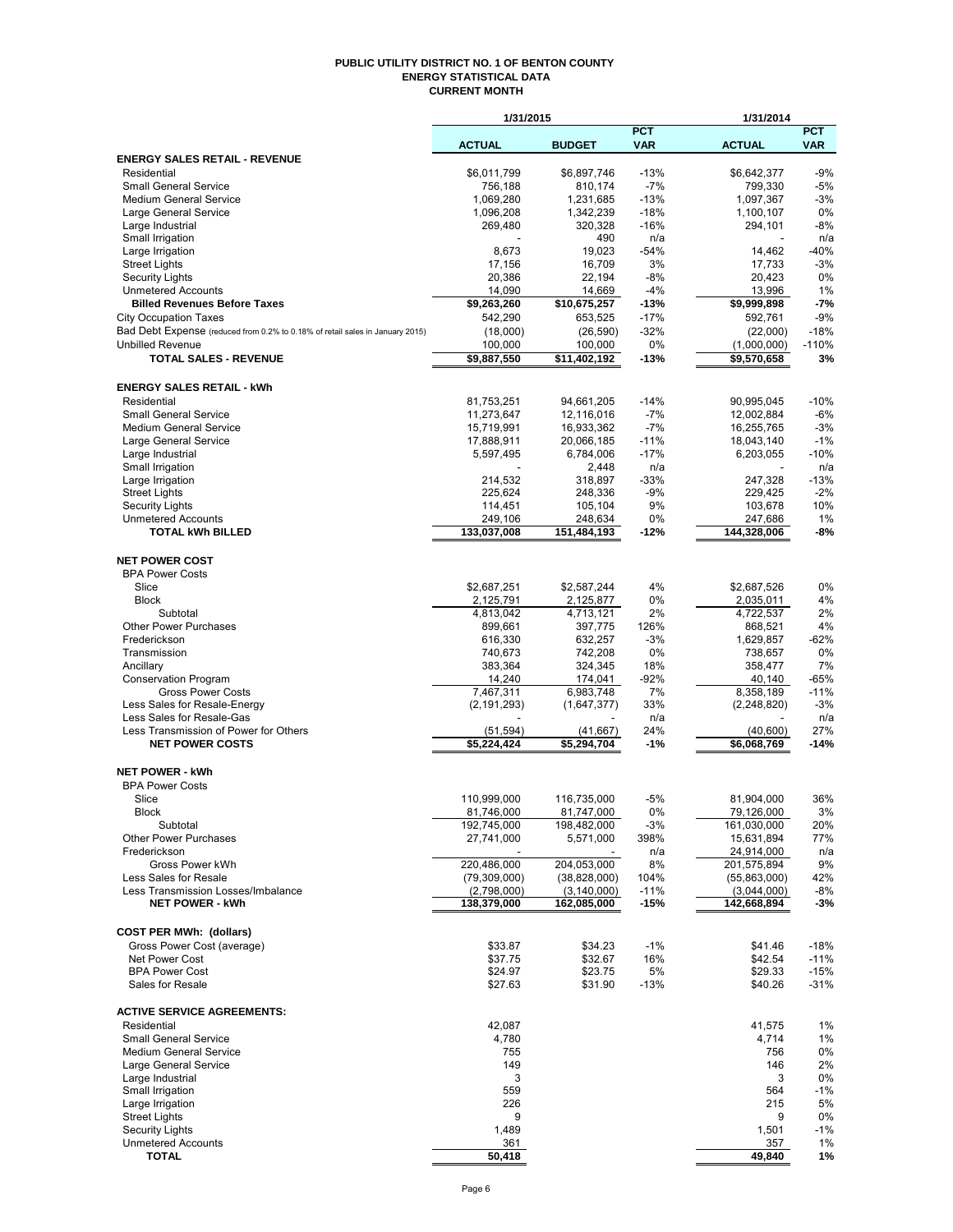#### **PUBLIC UTILITY DISTRICT NO. 1 OF BENTON COUNTY KWH SALES MONTHLY ACTIVITY**

|                              | January                       | February                 | March                    | April                    | May                      | June                     | July                     | August                   | September                | October                  | November                 | December                 | Total                      |
|------------------------------|-------------------------------|--------------------------|--------------------------|--------------------------|--------------------------|--------------------------|--------------------------|--------------------------|--------------------------|--------------------------|--------------------------|--------------------------|----------------------------|
| <b>Residential</b>           |                               |                          |                          |                          |                          |                          |                          |                          |                          |                          |                          |                          |                            |
| 2011                         | 87,928,561                    | 74,994,510               | 66,362,298               | 56,496,440               | 44,658,070               | 38,780,815               | 45,214,732               | 49,562,439               | 53,301,689               | 40,235,412               | 51,381,140               | 79,037,233               | 687,953,339                |
| 2012                         | 88,212,383                    | 80,652,978               | 57,019,446               | 49,435,721               | 40,022,618               | 41,521,205               | 46,830,893               | 57,987,360               | 50,232,442               | 36,528,055               | 52,822,005               | 66,753,204               | 668,018,310                |
| 2013                         | 85,933,904                    | 77,488,047               | 56,513,417               | 48,071,841               | 41,520,865               | 42,301,535               | 51,932,912               | 59,463,795               | 53,272,213               | 41,006,176               | 52,879,427               | 87,502,483               | 697,886,615                |
| 2014                         | 90,995,045                    | 86,856,866               | 61,276,449               | 46,126,349               | 38,751,097               | 43,347,010               | 51,878,664               | 62,101,272               | 49,381,509               | 38,520,801               | 51, 127, 327             | 76,441,442               | 696,803,831                |
| 2015                         | 81,753,251                    |                          |                          |                          |                          |                          |                          |                          |                          |                          |                          |                          | 81,753,251                 |
| <b>Small General Service</b> |                               |                          |                          |                          |                          |                          |                          |                          |                          |                          |                          |                          |                            |
| 2011                         | 11,059,833                    | 10,192,630               | 9,181,231                | 9,382,413                | 9,157,991                | 9,277,162                | 10,078,685               | 10,533,804               | 10,921,485               | 9,047,075                | 8,522,751                | 10,983,138               | 118,338,198                |
| 2012                         | 11,620,253                    | 11,081,244               | 8,731,569                | 8,613,151                | 9,186,607                | 9,378,977                | 10,247,220               | 11,671,124               | 11,202,911               | 8,464,869                | 9,293,606                | 9,929,524                | 119,421,055                |
| 2013                         | 11,394,724                    | 10,700,711               | 8,862,866                | 8,958,701                | 9,285,161                | 9,833,210                | 10,896,923               | 12,097,199               | 11,379,590               | 8,965,721                | 9,306,967                | 11,245,947               | 122,927,720                |
| 2014<br>2015                 | 12,002,884<br>11,273,647      | 11,773,687               | 9,247,968                | 8,838,271                | 8,960,528                | 10,069,805               | 10,898,332               | 12,390,218               | 11,106,946               | 9,214,420                | 9,056,203                | 10,725,578               | 124,284,840<br>11,273,647  |
|                              |                               |                          |                          |                          |                          |                          |                          |                          |                          |                          |                          |                          |                            |
|                              | <b>Medium General Service</b> |                          |                          |                          |                          |                          |                          |                          |                          |                          |                          |                          |                            |
| 2011                         | 15,884,076                    | 14,063,566               | 13,241,633               | 14,443,388               | 14, 171, 832             | 13,508,596               | 14,835,014               | 15,898,300               | 16,378,392               | 13,612,489               | 12,898,272               | 16,527,877               | 175,463,435<br>175,998,679 |
| 2012                         | 15,995,754                    | 14,843,947<br>14,629,522 | 12,863,785               | 13,464,357               | 13,553,914               | 14,103,136               | 14,973,817               | 16,437,847               | 16,513,370               | 14,079,820               | 14,709,116               | 14,459,816               |                            |
| 2013<br>2014                 | 15,375,716<br>16,255,765      | 16,174,267               | 12,714,807<br>13,320,761 | 13,158,263<br>13,438,288 | 13,461,961<br>13,403,247 | 14,198,240<br>14,808,800 | 15,233,651<br>15,526,971 | 16,943,765<br>17,145,841 | 16,157,388<br>15,985,439 | 14,583,038<br>15,533,136 | 14,990,108<br>14,950,232 | 15,803,535<br>15,501,055 | 177,249,994<br>182,043,802 |
| 2015                         | 15,719,991                    |                          |                          |                          |                          |                          |                          |                          |                          |                          |                          |                          | 15,719,991                 |
| <b>Large General Service</b> |                               |                          |                          |                          |                          |                          |                          |                          |                          |                          |                          |                          |                            |
| 2011                         | 16,667,038                    | 16,211,666               | 15,328,400               | 17,016,972               | 16,378,040               | 16,603,740               | 17,087,020               | 17,842,100               | 20,127,280               | 18,812,860               | 16,068,160               | 21,525,480               | 209,668,756                |
| 2012                         | 17,752,480                    | 17,246,280               | 15,614,938               | 17,276,652               | 17,948,285               | 17,269,044               | 17,262,035               | 20,169,040               | 19,875,000               | 19,266,300               | 20,172,401               | 17,524,790               | 217, 377, 245              |
| 2013                         | 18,363,206                    | 16,370,904               | 16,064,720               | 17,280,008               | 17,300,043               | 17,480,703               | 18,704,243               | 20,956,543               | 20,230,220               | 19,362,880               | 19,518,760               | 17,683,240               | 219,315,470                |
| 2014                         | 18,043,140                    | 18,004,500               | 16,529,440               | 16,641,080               | 17,175,060               | 18,408,820               | 19,689,940               | 21,264,420               | 21,006,340               | 21,502,220               | 19,841,340               | 18,573,000               | 226,679,300                |
| 2015                         | 17,888,911                    |                          |                          |                          |                          |                          |                          |                          |                          |                          |                          |                          | 17,888,911                 |
| Large Industrial             |                               |                          |                          |                          |                          |                          |                          |                          |                          |                          |                          |                          |                            |
| 2011                         | 6,299,710                     | 4,802,485                | 6,254,835                | 4,856,705                | 6,011,530                | 5,928,790                | 6,292,475                | 6,387,425                | 5,827,005                | 3,302,090                | 2,967,790                | 6,479,970                | 65,410,810                 |
| 2012                         | 6,484,220                     | 5,701,260                | 6,243,370                | 6,036,840                | 5,596,185                | 5,463,635                | 5,815,140                | 6,333,690                | 4,362,805                | 6,313,930                | 6,307,555                | 5,916,535                | 70,575,165                 |
| 2013                         | 6,303,530                     | 5,690,550                | 5,970,720                | 6,363,470                | 6,331,645                | 6,273,940                | 6,074,935                | 6,052,520                | 3,037,994                | 6,374,590                | 4,922,960                | 6,405,925                | 69,802,779                 |
| 2014                         | 6,203,055                     | 5,695,020                | 6,141,110                | 5,917,690                | 6,227,320                | 6,005,800                | 6,111,425                | 6,258,875                | 5,080,145                | 6,181,005                | 6,125,825                | 5,922,215                | 71,869,485                 |
| 2015                         | 5,597,495                     |                          |                          |                          |                          |                          |                          |                          |                          |                          |                          |                          | 5,597,495                  |
| <b>Small Irrigation</b>      |                               |                          |                          |                          |                          |                          |                          |                          |                          |                          |                          |                          |                            |
| 2011                         | 3,723                         | 2,907                    | 337,065                  | 903,922                  | 1,753,860                | 2,125,131                | 2,842,380                | 3,157,391                | 2,260,605                | 1,098,718                | 113,937                  | 6,895                    | 14,606,534                 |
| 2012                         | 98                            | 8                        | 300,470                  | 947,657                  | 2,146,900                | 2,179,098                | 3,052,837                | 3,270,042                | 2,207,181                | 1,058,286                | 2,284                    | $\overline{7}$           | 15,164,868                 |
| 2013<br>2014                 | 101                           | ٠                        | 480,748                  | 1,347,003                | 2,288,143                | 2,390,103                | 3,152,789                | 2,941,397                | 1,826,383                | 742,890                  | 41,696                   | 30                       | 15,211,283                 |
| 2015                         |                               |                          | 566,022                  | 1,370,794                | 2,487,573                | 2,926,545                | 3,475,842                | 2,988,591                | 2,248,398                | 1,145,157                | (52)                     |                          | 17,208,870                 |
| Large Irrigation             |                               |                          |                          |                          |                          |                          |                          |                          |                          |                          |                          |                          |                            |
| 2011                         | 58,069                        | 431,210                  | 4,512,419                | 21,126,273               | 36,909,547               | 72,058,616               | 86,862,127               | 84,616,557               | 40,855,201               | 14,327,819               | 5,400,066                | 234,854                  | 367,392,758                |
| 2012                         | 527,285                       | 661,067                  | 6,815,749                | 22,601,004               | 63,674,660               | 58,919,819               | 83,415,022               | 75,956,400               | 37,124,484               | 18,674,352               | 1,931,662                | 271,944                  | 370,573,448                |
| 2013                         | 259,061                       | 415,476                  | 10,346,643               | 24,726,514               | 62,939,428               | 75,510,554               | 97,242,342               | 66,591,892               | 27,504,705               | 18,933,975               | 5,069,220                | (2, 131, 722)            | 387,408,088                |
| 2014                         | 247,328                       | 266,769                  | 11,959,400               | 40,053,677               | 68,929,139               | 94,789,557               | 102,773,871              | 67,085,339               | 38,117,908               | 27,773,132               | 3,179,515                | 258,931                  | 455,434,566                |
| 2015                         | 214,532                       |                          |                          |                          |                          |                          |                          |                          |                          |                          |                          |                          | 214,532                    |
| <b>Street Lights</b>         |                               |                          |                          |                          |                          |                          |                          |                          |                          |                          |                          |                          |                            |
| 2011                         | 447,437                       | 447,617                  | 447,617                  | 447,905                  | 447,905                  | 471,089                  | 471,071                  | 469,991                  | 469,991                  | 470,063                  | 470,675                  | 470,680                  | 5,532,041                  |
| 2012                         | 432,872                       | 432,872                  | 398,337                  | 356,249                  | 346,935                  | 339,628                  | 339,628                  | 327,569                  | 309,982                  | 300,873                  | 285,170                  | 266,257                  | 4,136,372                  |
| 2013                         | 229,267                       | 229,267                  | 229,161                  | 229,161                  | 229,161                  | 229,161                  | 229,161                  | 229,209                  | 229,209                  | 229,245                  | 229,395                  | 229,425                  | 2,750,822                  |
| 2014                         | 229,425                       | 229,425                  | 229,515                  | 229,515                  | 225,070                  | 224,939                  | 225,064                  | 225,640                  | 225,514                  | 225,514                  | 225,298                  | 225,586                  | 2,720,505                  |
| 2015                         | 225,624                       |                          |                          |                          |                          |                          |                          |                          |                          |                          |                          |                          | 225,624                    |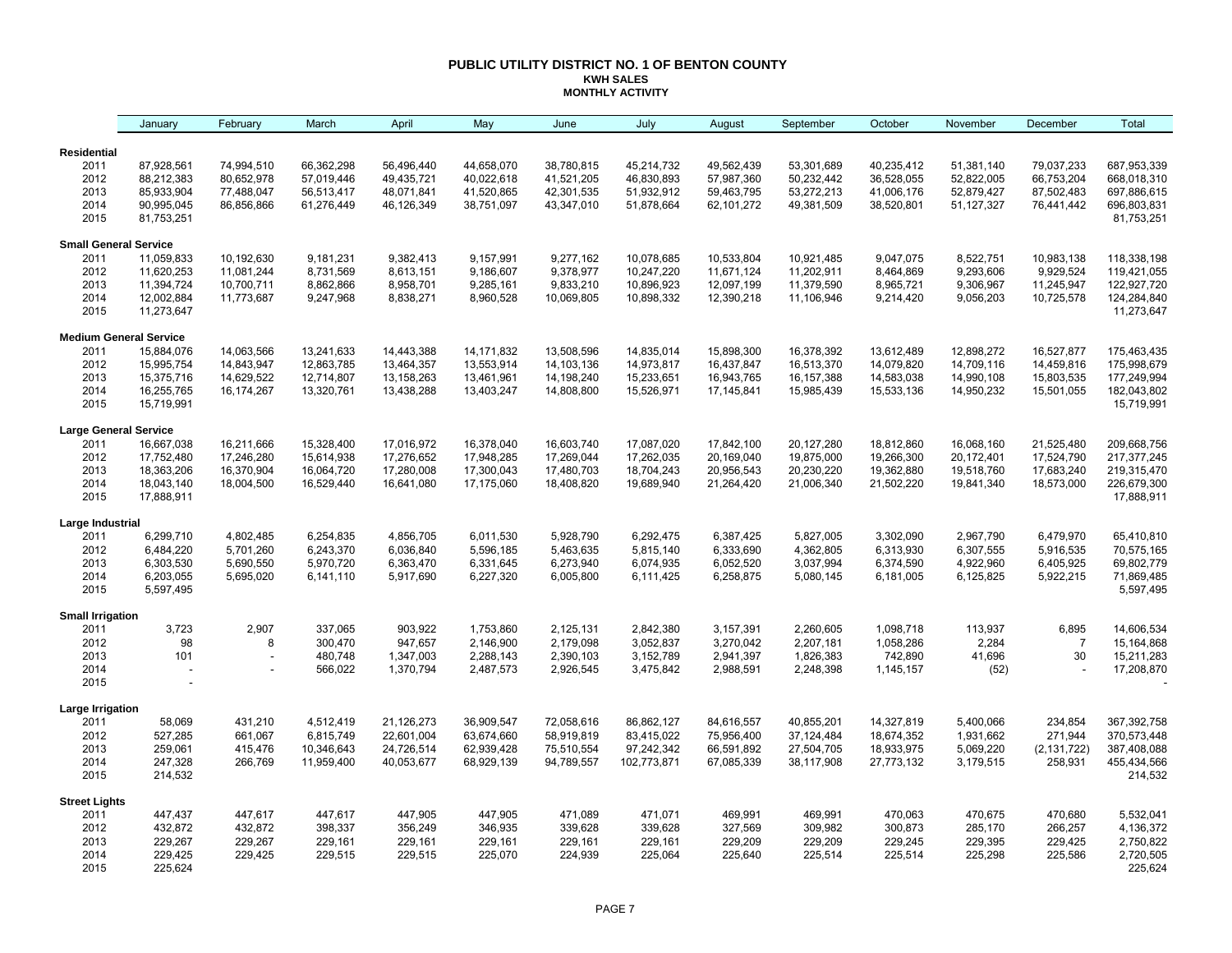#### **PUBLIC UTILITY DISTRICT NO. 1 OF BENTON COUNTY KWH SALES MONTHLY ACTIVITY**

|                        | January     | February    | March       | April       | May         | June        | July        | August      | September     | October     | November    | December    | Total        |
|------------------------|-------------|-------------|-------------|-------------|-------------|-------------|-------------|-------------|---------------|-------------|-------------|-------------|--------------|
| <b>Security Lights</b> |             |             |             |             |             |             |             |             |               |             |             |             |              |
| 2011                   | 90,387      | 90,567      | 90,675      | 90,675      | 90,747      | 91,323      | 90,855      | 90,207      | 90,315        | 90,315      | 90,315      | 90,459      | 1,086,840    |
| 2012                   | 90,387      | 90,459      | 90,387      | 90,423      | 90,135      | 90,099      | 90,135      | 90,135      | 90,135        | 90,873      | 90,765      | 89,811      | 1,083,744    |
| 2013                   | 104,964     | 104,964     | 105,351     | 105,258     | 105,222     | 105,163     | 105,163     | 104,948     | 104,561       | 104,346     | 103,807     | 103,678     | 1,257,425    |
| 2014                   | 103,678     | 103,678     | 103,420     | 103,377     | 103,334     | 103,248     | 103,476     | 114,623     | 114,494       | 114,494     | 114.444     | 114,430     | 296,696,     |
| 2015                   | 114,451     |             |             |             |             |             |             |             |               |             |             |             | 114,451      |
| <b>Unmetered</b>       |             |             |             |             |             |             |             |             |               |             |             |             |              |
| 2011                   | 243,193     | 243,193     | 243,193     | 243,193     | 242,209     | 242,209     | 242,324     | 242,154     | 242,154       | 242,154     | 241,579     | 241,464     | 2,909,019    |
| 2012                   | 241,464     | 241,464     | 244,466     | 244,466     | 244,466     | 244,472     | 244,472     | 244.472     | 244,472       | 244,472     | 244,472     | 244,472     | 2,927,630    |
| 2013                   | 243,914     | 245,210     | 246,506     | 246,506     | 247,676     | 247,676     | 247,676     | 247,676     | 247,676       | 247,676     | 247,676     | 247,686     | 2,963,554    |
| 2014                   | 247,686     | 247,516     | 247,516     | 247,516     | 248,246     | 248,246     | 248,246     | 249,106     | 249,106       | 249,106     | 249,106     | 249,106     | 2,980,502    |
| 2015                   | 249,106     |             |             |             |             |             |             |             |               |             |             |             | 249,106      |
| <b>Total</b>           |             |             |             |             |             |             |             |             |               |             |             |             |              |
| 201'                   | 138,682,027 | 121,480,351 | 115,999,366 | 125,007,886 | 129,821,731 | 159,087,471 | 184,016,683 | 188,800,368 | 150,474,117   | 101,238,995 | 98,154,685  | 135,598,050 | 648,361,730  |
| 2012                   | 141,357,196 | 130,951,579 | 108,322,517 | 119,066,520 | 152,810,705 | 149,509,113 | 182,271,199 | 192,487,679 | 142, 162, 782 | 105,021,830 | 105,859,036 | 115,456,360 | 645,276,516, |
| 2013                   | 138,208,387 | 125,874,651 | 111,534,939 | 120,486,725 | 153,709,305 | 168,570,285 | 203,819,795 | 185,628,944 | 133,989,939   | 110,550,537 | 107,310,016 | 137,090,227 | 696,773,750, |
| 2014                   | 144,328,006 | 139,351,728 | 119,621,601 | 132,966,557 | 156,510,614 | 190,932,770 | 210,931,831 | 189,823,925 | 143,515,799   | 120,458,985 | 104,869,238 | 128,011,343 | ,781,322,397 |
| 2015                   | 133,037,008 |             |             |             |             |             |             |             |               |             |             |             | 133,037,008  |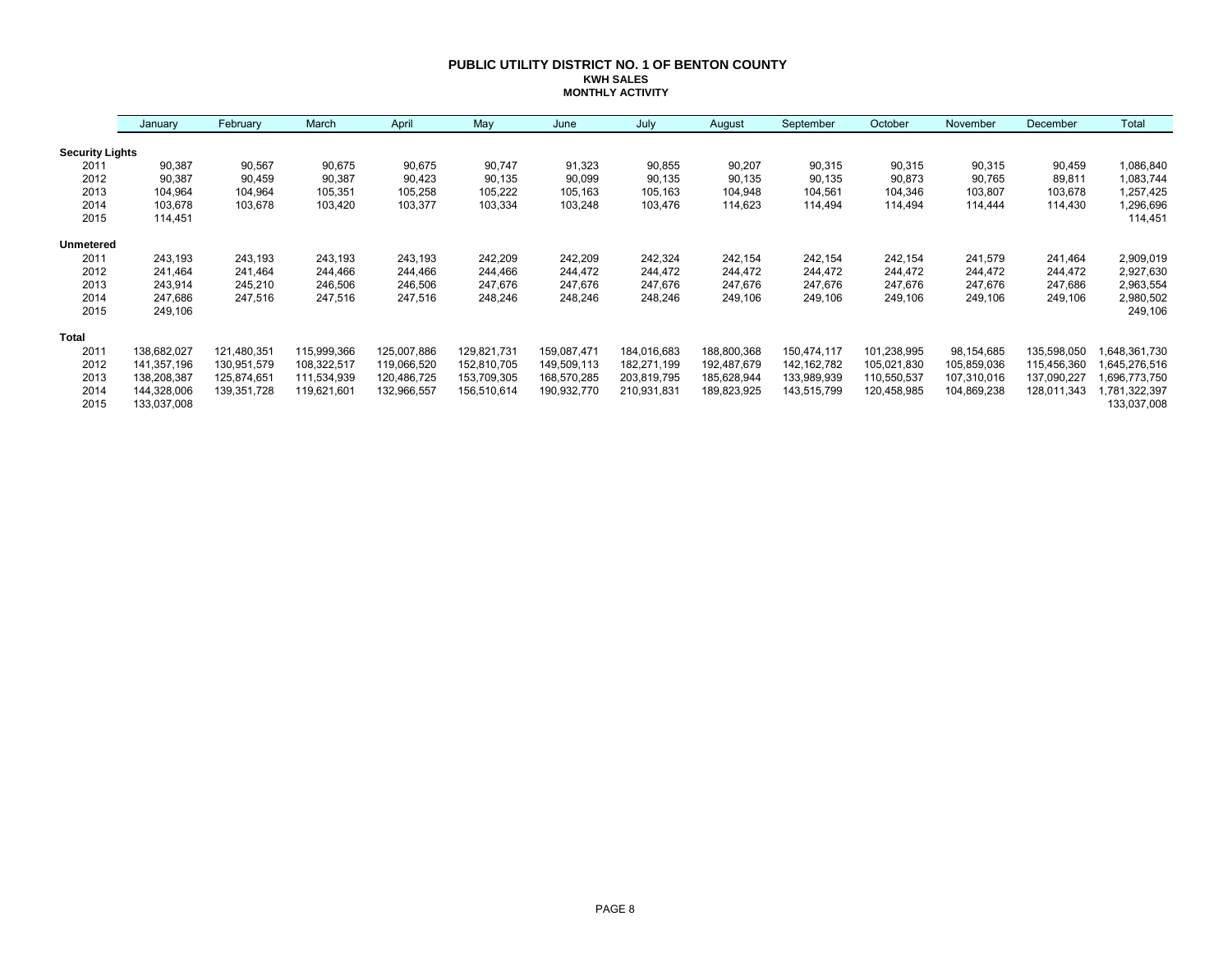#### **PUBLIC UTILITY DISTRICT NO. 1 OF BENTON COUNTY CAPITAL ADDITIONS AND RETIREMENTS CURRENT MONTH**

|                                                     | <b>BALANCE</b>           |                                            |                          | <b>BALANCE</b>           |
|-----------------------------------------------------|--------------------------|--------------------------------------------|--------------------------|--------------------------|
|                                                     | 12/31/2014               | <b>ADDITIONS</b>                           | <b>RETIREMENTS</b>       | 1/31/2015                |
| <b>INTANGIBLE PLANT:</b>                            |                          |                                            |                          |                          |
| Organizations                                       | \$28,379                 | \$0                                        | \$0                      | \$28,379                 |
| Franchises & Consents                               | 10,022                   |                                            |                          | 10,022                   |
| Miscellaneous & Intangible Plant                    | 29,078                   | $\overline{\phantom{a}}$                   | $\overline{\phantom{a}}$ | 29,078                   |
| <b>TOTAL</b>                                        | 67,480                   | $\blacksquare$                             |                          | 67,480                   |
| <b>GENERATION PLANT:</b>                            |                          |                                            |                          |                          |
| Land & Land Rights                                  |                          |                                            |                          |                          |
| Structures & Improvements                           | 1,141,911                |                                            |                          | 1,141,911                |
| Fuel Holders & Accessories                          |                          |                                            |                          |                          |
| <b>Other Electric Generation</b>                    | 261,940                  |                                            |                          | 261,940                  |
| <b>Accessory Electric Equipment</b>                 |                          |                                            |                          |                          |
| Miscellaneous Power Plant Equipment<br><b>TOTAL</b> | 1,403,851                | $\overline{\phantom{0}}$<br>$\blacksquare$ |                          | 1,403,851                |
|                                                     |                          |                                            |                          |                          |
| <b>TRANSMISSION PLANT:</b>                          |                          |                                            |                          |                          |
| Land & Land Rights                                  | 156,400                  |                                            |                          | 156,400                  |
| Clearing Land & Right Of Ways                       | 25,544                   |                                            |                          | 25,544                   |
| <b>Transmission Station Equipment</b>               | 832,047                  |                                            |                          | 832,047                  |
| <b>Towers &amp; Fixtures</b>                        |                          |                                            |                          |                          |
| Poles & Fixtures                                    | 3,974,373                | 2,500                                      | (259)                    | 3,976,615                |
| Overhead Conductor & Devices                        | 3,010,644                | 24,392                                     | (13, 873)                | 3,021,163                |
| <b>TOTAL</b>                                        | 7,999,008                | 26,892                                     | (14, 131)                | 8,011,769                |
| <b>DISTRIBUTION PLANT:</b>                          |                          |                                            |                          |                          |
| Land & Land Rights                                  | 1,615,066                | 1,375                                      |                          | 1,616,440                |
| Structures & Improvements                           | 290,439                  |                                            |                          | 290,439                  |
| <b>Station Equipment</b>                            | 37,209,104               | 388                                        |                          | 37,209,493               |
| Poles, Towers & Fixtures                            | 18,688,917               | 8,701                                      | (2,916)                  | 18,694,702               |
| Overhead Conductor & Devices                        | 11,758,715               | 9,133                                      | (10, 811)                | 11,757,037               |
| <b>Underground Conduit</b>                          | 31,642,484               | 77,474                                     | (12, 415)                | 31,707,543               |
| Underground Conductor & Devices                     | 41,409,423               | 48,456                                     | (10, 517)                | 41,447,363               |
| Line Transformers                                   | 27,565,110               | 70,795                                     |                          | 27,635,906               |
| Services-Overhead                                   | 2,885,875                | 4,408                                      | (1, 562)                 | 2,888,721                |
| Services-Underground                                | 18,107,312               | 53,852                                     | (5,642)                  | 18, 155, 523             |
| Meters                                              | 10,226,191               | 19,140                                     |                          | 10,245,331               |
| Security Lighting                                   | 876,499                  | 480                                        | (305)                    | 876,674                  |
| <b>Street Lighting</b>                              | 761,403                  | 8,681                                      |                          | 761,403                  |
| SCADA System<br><b>TOTAL</b>                        | 2,007,957<br>205,044,497 | 302,882                                    | (44, 168)                | 2,016,637<br>205,303,211 |
|                                                     |                          |                                            |                          |                          |
| <b>GENERAL PLANT:</b>                               |                          |                                            |                          |                          |
| Land & Land Rights                                  | 1,130,759                |                                            |                          | 1,130,759                |
| Structures & Improvements                           | 18,229,463<br>15,412,631 |                                            |                          | 18,229,463               |
| Information Systems & Technology                    |                          | 162,904                                    |                          | 15,575,535<br>7,004,663  |
| <b>Transportation Equipment</b><br>Stores Equipment | 7,004,663<br>54,108      |                                            |                          | 54,108                   |
| Tools, Shop & Garage Equipment                      | 454,973                  |                                            |                          | 454,973                  |
| Laboratory Equipment                                | 516,309                  | 19,568                                     |                          | 535,877                  |
| <b>Communication Equipment</b>                      | 2,400,115                |                                            |                          | 2,400,115                |
| <b>Broadband Equipment</b>                          | 17,844,162               | 44,914                                     |                          | 17,889,076               |
| Miscellaneous Equipment                             | 1,120,461                |                                            |                          | 1,120,461                |
| <b>Other Capitalized Costs</b>                      | 11,208,952               | 4,744                                      |                          | 11,213,696               |
| <b>TOTAL</b>                                        | 75,376,596               | 232,130                                    | $\blacksquare$           | 75,608,726               |
| TOTAL ELECTRIC PLANT ACCOUNTS                       | 289,891,432              | 561,905                                    | (58, 299)                | 290,395,037              |
| <b>PLANT HELD FOR FUTURE USE</b>                    | 388,589                  |                                            |                          | 388,589                  |
| <b>CONSTRUCTION WORK IN PROGRESS</b>                | 1,502,261                | 126,264                                    |                          | 1,628,525                |
| <b>TOTAL CAPITAL</b>                                | \$291,782,282            | \$688,168                                  | (\$58,299)               | \$292,412,151            |
|                                                     |                          |                                            |                          |                          |

**\$1,061,184 Budget**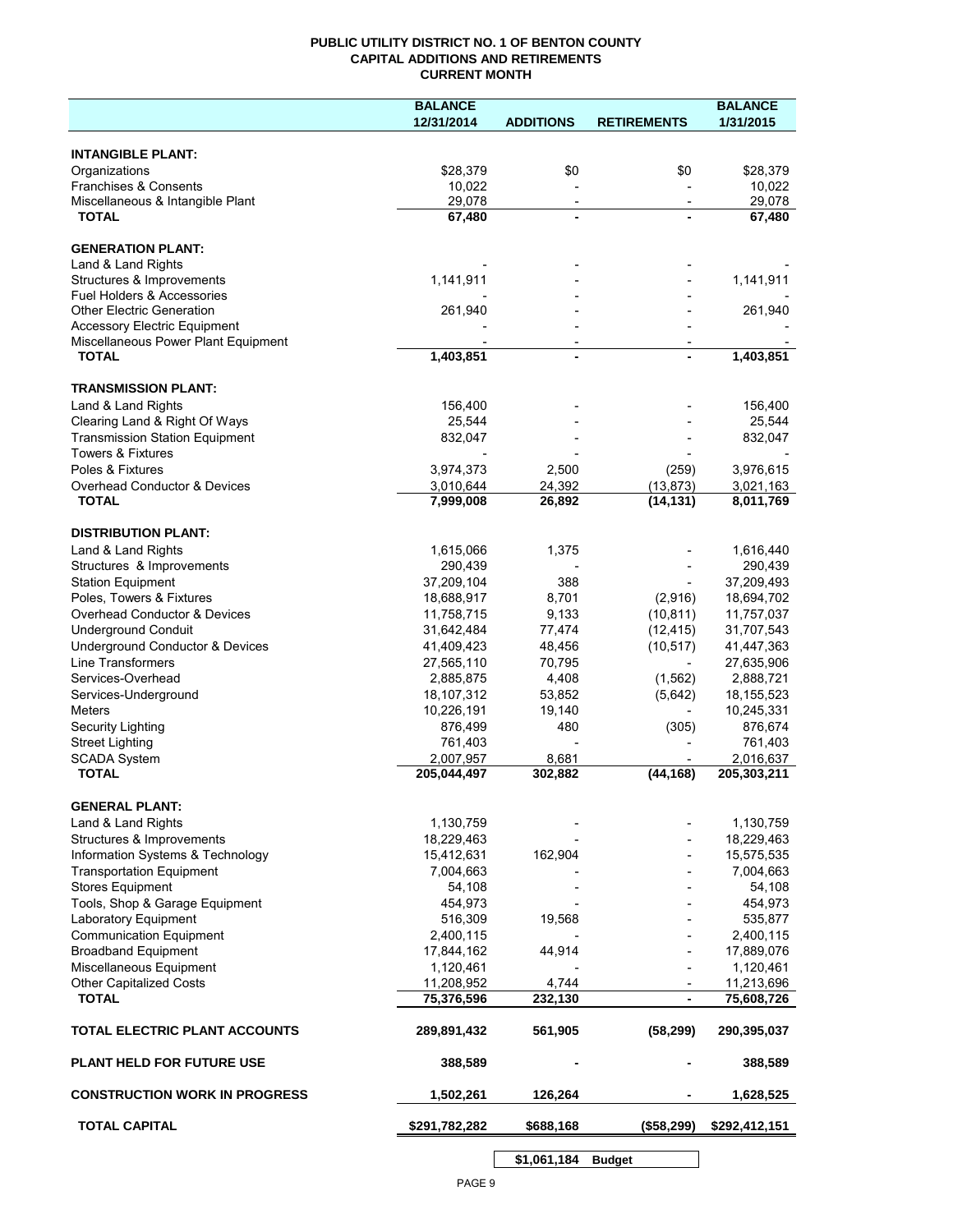#### **PUBLIC UTILITY DISTRICT NO. 1 OF BENTON COUNTY STATEMENT OF CASH FLOWS**

|                                                                                              | <b>YTD</b>                |
|----------------------------------------------------------------------------------------------|---------------------------|
|                                                                                              | 1/31/2015                 |
| <b>CASH FLOWS FROM OPERATING ACTIVITIES</b>                                                  |                           |
| Cash Received from Customers and Counterparties                                              | \$12,517,897              |
| Cash Paid to Suppliers and Counterparties<br>Cash Paid to Employees                          | (8,888,480)<br>(956, 563) |
| <b>Taxes Paid</b>                                                                            | (515, 605)                |
| <b>Net Cash Provided by Operating Activities</b>                                             | 2,157,249                 |
|                                                                                              |                           |
| <b>CASH FLOWS FROM NONCAPITAL FINANCING ACTIVITIES</b>                                       |                           |
| Other Interest Expense                                                                       | (5,000)                   |
| Net Cash Used by Noncapital Financing Activities                                             | (5,000)                   |
| <b>CASH FLOWS FROM CAPITAL AND RELATED FINANCING ACTIVITIES</b>                              |                           |
| <b>Acquisition of Capital Assets</b>                                                         | (666, 958)                |
| Proceeds from Sale of Revenue Bonds                                                          |                           |
| Cash Defeasance Principal and Interest                                                       |                           |
| <b>Bond Principal Paid</b><br><b>Bond Interest Paid</b>                                      |                           |
| <b>Capital Contributions</b>                                                                 | 55,326                    |
| Sale of Assets                                                                               | 6,608                     |
| Net Cash Used by Capital and Related Financing Activities                                    | (605, 024)                |
| <b>CASH FLOWS FROM INVESTING ACTIVITIES</b>                                                  |                           |
| Interest Income                                                                              | 10,228                    |
| Proceeds from Sale of Investments                                                            | 1,999,500                 |
| Purchase of Investments<br>Joint Venture Net Revenue (Expense)                               | (1,000,000)               |
| <b>Net Cash Provided by Investing Activities</b>                                             | 1,009,728                 |
| <b>NET INCREASE (DECREASE) IN CASH</b>                                                       | 2,556,953                 |
|                                                                                              |                           |
| <b>CASH BALANCE, BEGINNING</b>                                                               | \$25,640,377              |
| <b>CASH BALANCE, ENDING</b>                                                                  | \$28,197,330              |
|                                                                                              |                           |
| <b>RECONCILIATION OF NET OPERATING INCOME TO NET</b>                                         |                           |
| <b>CASH PROVIDED BY OPERATING ACTIVITIES</b>                                                 |                           |
|                                                                                              |                           |
| <b>Net Operating Revenues</b>                                                                | \$1,021,415               |
| Adjustments to reconcile net operating income to net cash                                    |                           |
| provided by operating activities:                                                            |                           |
| Depreciation & Amortization<br><b>Unbilled Revenues</b>                                      | 1,175,667<br>(100,000)    |
| Misellaneous Other Revenue & Receipts                                                        | 31                        |
| Decrease (Increase) in Accounts Receivable                                                   | 202.416                   |
| Decrease (Increase) in BPA Prepay Receivable                                                 | 50,000                    |
| Decrease (Increase) in Inventories                                                           | (39,010)                  |
| Decrease (Increase) in Prepaid Expenses<br>Decrease (Increase) in Wholesale Power Receivable | 56,624<br>168,563         |
| Decrease (Increase) in Miscellaneous Assets                                                  | (49,018)                  |
| Decrease (Increase) in Prepaid Expenses and Other Charges                                    | 390,310                   |
| Decrease (Increase) in Deferred Derivative Outflows                                          |                           |
| Increase (Decrease) in Deferred Derivative Inflows                                           | (342, 111)                |
| Increase (Decrease) in Warrants Outstanding                                                  | (135, 420)                |
| Increase (Decrease) in Accounts Payable<br>Increase (Decrease) in Accrued Taxes Payable      | (1,054,356)<br>618,044    |
| Increase (Decrease) in Customer Deposits                                                     | 11,820                    |
| Increase (Decrease) in BPA Prepay Incentive Credit                                           | (13, 438)                 |
| Increase (Decrease) in Other Current Liabilities                                             | 153,869                   |
| Increase (Decrease) in Other Credits                                                         | 41,843                    |
| Net Cash Provided by (Used by) Operating Activities                                          | \$2,157,249               |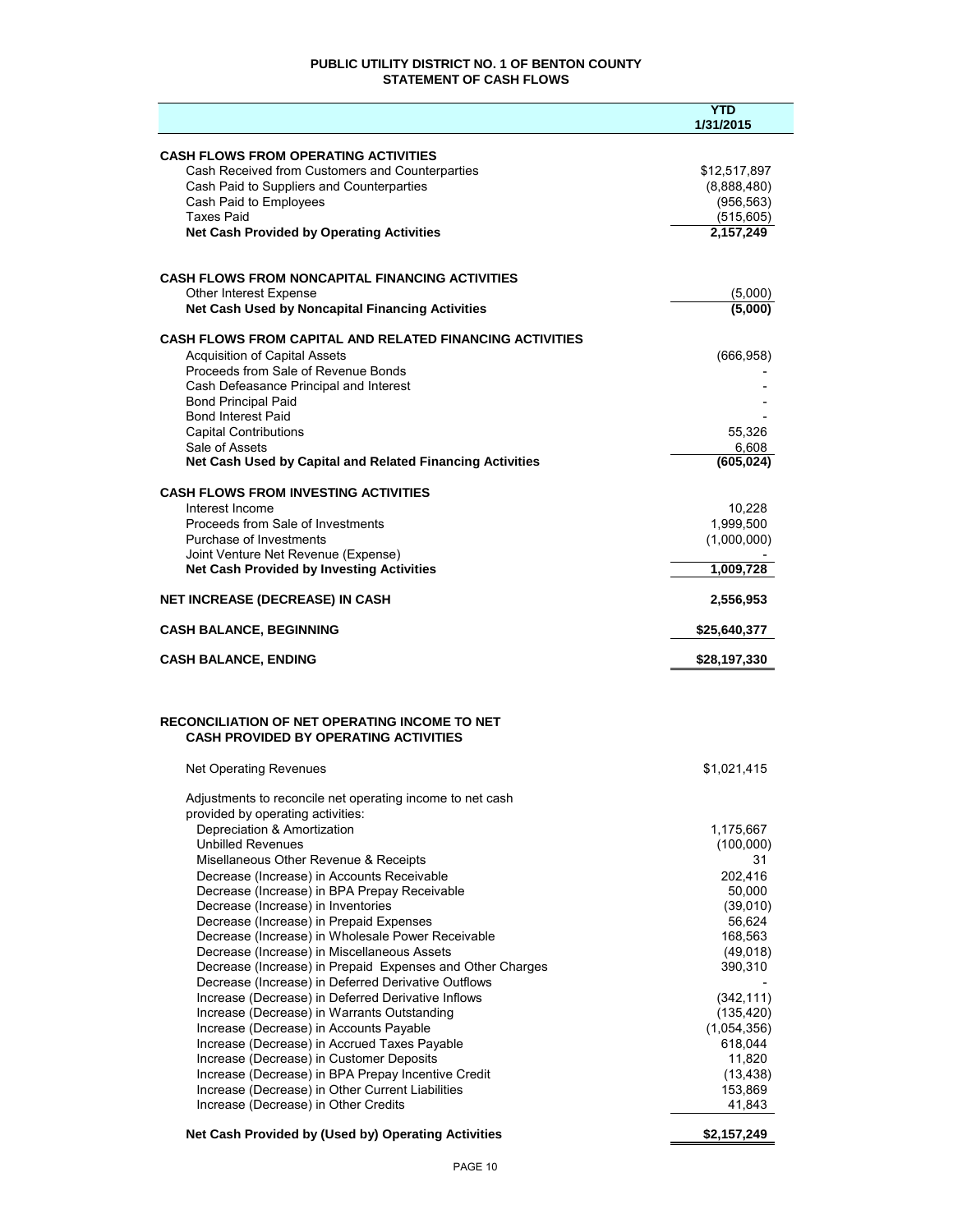#### **PUBLIC UTILITY DISTRICT NO. 1 OF BENTON COUNTY WEATHER STATISTICS January 31, 2015**



|        | <b>Average Precipitation</b> |      |              |       |      |      |      |      |      |      |      |      |        |
|--------|------------------------------|------|--------------|-------|------|------|------|------|------|------|------|------|--------|
| Year   | Jan                          | Feb  | <b>March</b> | April | Mav  | June | July | Aug  | Sept | Oct  | Nov  | Dec  | Annual |
| Normal | 0.94                         | 0.70 | 0.57         | 0.55  | 0.51 | 0.51 | 0.23 | 0.18 | 0.31 | 0.49 | 0.95 | 1.20 | 7.14   |
| 2015   | 0.67                         |      |              |       |      |      |      |      |      |      |      |      | 0.67   |
| 2014   | 0.37                         | 1.12 | .00          | 0.38  | 0.24 | 0.26 | 0.04 | 0.88 | 0.16 | 0.77 | 0.38 | 0.93 | 6.53   |

2014 35.2 33.9 47.6 55.4 65.6 70.9 82.8 79.2 69.2 58.7 37.8 37.0 56.1



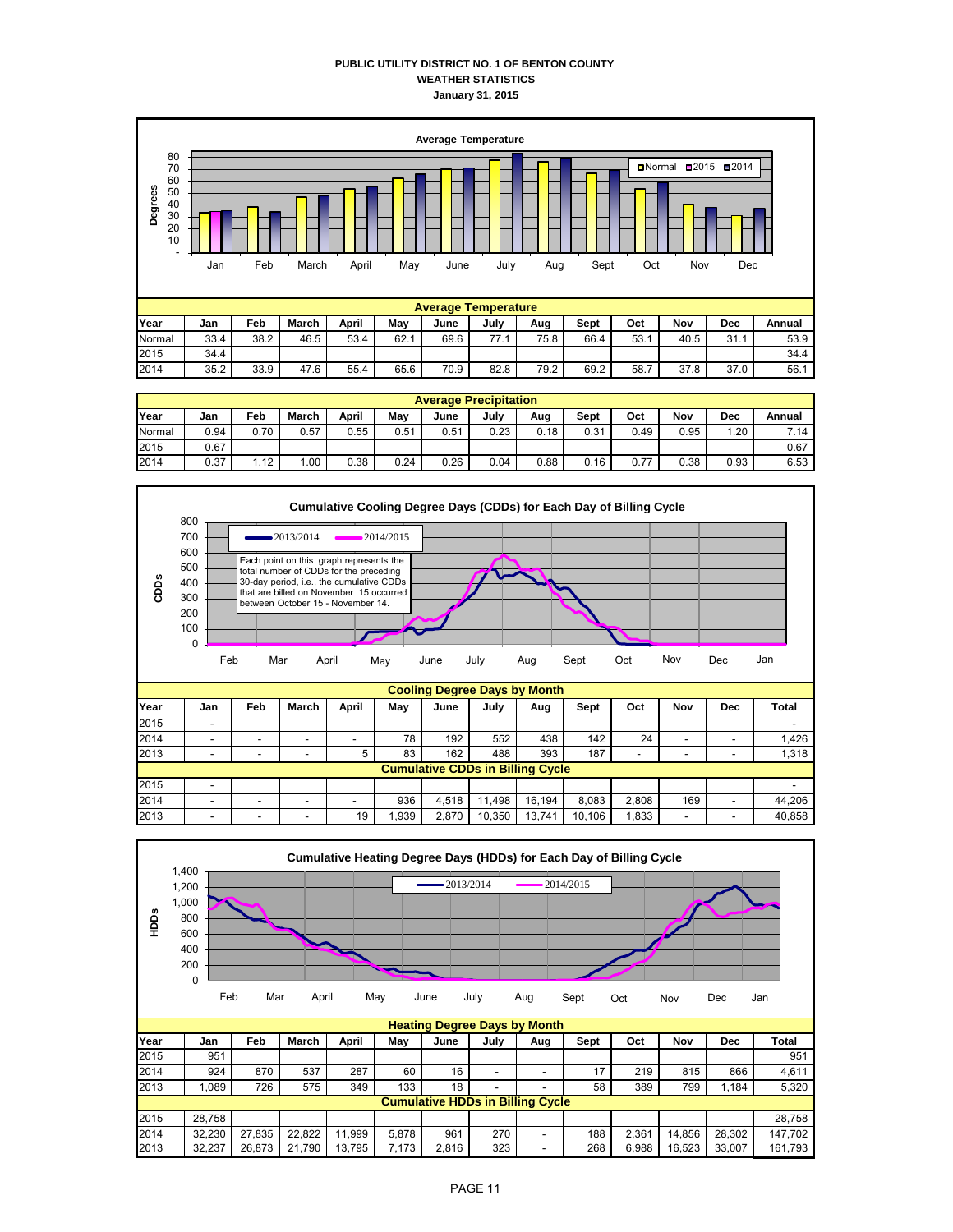#### **PUBLIC UTILITY DISTRICT NO. 1 OF BENTON COUNTY BROADBAND SUMMARY**

#### *January Highlights*

Tom Denchel Ford is now connected to our fiber with a 100Mbps commit on a two year term. West Richland Police Department is now connected to the fiber as well with a three year term contract. Harvey monthieth renewed their current connection for three years. LMIT also renewed their internet connection for a nine month term. Lampson International upgraged to 50Mbps and renewed their contract for three years. We also added a new 100Mbps service tot the AT&T Hanford Tower.

|                                                                                                                                    | <b>ACTUALS</b> |                          |                          |              |              |            |      |      |               |             |     |            |            |                          |                                  |                        |
|------------------------------------------------------------------------------------------------------------------------------------|----------------|--------------------------|--------------------------|--------------|--------------|------------|------|------|---------------|-------------|-----|------------|------------|--------------------------|----------------------------------|------------------------|
|                                                                                                                                    | 2015 Budget    | Jan                      | Feb                      | <b>March</b> | <b>April</b> | <b>May</b> | June | July | <b>August</b> | <b>Sept</b> | Oct | <b>Nov</b> | <b>Dec</b> | <b>YTD</b>               | <b>Budget</b><br><b>Variance</b> | Inception<br>to Date   |
| <b>OPERATING REVENUES</b>                                                                                                          |                |                          |                          |              |              |            |      |      |               |             |     |            |            |                          |                                  |                        |
| Ethernet                                                                                                                           | 1,626,858      | \$126,560                |                          |              |              |            |      |      |               |             |     |            |            | \$126,560                | 1,500,298                        |                        |
| <b>TDM</b>                                                                                                                         | 146,284        | 12,031                   |                          |              |              |            |      |      |               |             |     |            |            | \$12,031                 | 134,253                          |                        |
| Wireless                                                                                                                           | $\blacksquare$ | 39                       |                          |              |              |            |      |      |               |             |     |            |            | \$39                     | (39)                             |                        |
| Co-Location                                                                                                                        | $\blacksquare$ | $\sim$                   |                          |              |              |            |      |      |               |             |     |            |            | \$0                      |                                  |                        |
| Internet Transport Service                                                                                                         | 136,140        | 10,295                   |                          |              |              |            |      |      |               |             |     |            |            | \$10,295                 | 125,845                          |                        |
| <b>Fixed Wireless</b>                                                                                                              | 97,376         | 7,646                    |                          |              |              |            |      |      |               |             |     |            |            | \$7,646                  | 89,730                           |                        |
| Broadband Revenue - Other                                                                                                          | 276,242        | 23,470                   |                          |              |              |            |      |      |               |             |     |            |            | \$23,470                 | 252,772                          |                        |
| Subtotal                                                                                                                           | 2,282,900      | 180,041                  |                          |              |              |            |      |      |               |             |     |            |            | \$180,041                |                                  |                        |
| NoaNet Maintenance Revenue                                                                                                         | $\blacksquare$ |                          |                          |              |              |            |      |      |               |             |     |            |            | \$0                      |                                  |                        |
| <b>Bad Debt Expense</b>                                                                                                            | ÷,             |                          |                          |              |              |            |      |      |               |             |     |            |            | \$0                      |                                  |                        |
| <b>Total Operating Revenues</b>                                                                                                    | 2,282,900      | 180,041                  |                          |              |              |            |      |      |               |             |     |            |            | \$180,041                | 2,102,859                        | 12,353,685             |
| <b>OPERATING EXPENSES</b>                                                                                                          |                |                          |                          |              |              |            |      |      |               |             |     |            |            |                          |                                  |                        |
| Marketing & Business Development                                                                                                   | $\blacksquare$ |                          |                          |              |              |            |      |      |               |             |     |            |            | \$0                      | $\blacksquare$                   |                        |
| <b>General Expenses</b>                                                                                                            | 375,119        | 8,714                    |                          |              |              |            |      |      |               |             |     |            |            | \$8,714                  | 366,405                          |                        |
| Other Maintenance                                                                                                                  | 45,825         | 3,207                    |                          |              |              |            |      |      |               |             |     |            |            | \$3,207                  | 42,618                           |                        |
| <b>NOC Maintenance</b>                                                                                                             | 398,251        | $\sim$                   |                          |              |              |            |      |      |               |             |     |            |            | \$0                      | 398,251                          |                        |
| Wireless Maintenance                                                                                                               | 1,149          | $\overline{\phantom{a}}$ |                          |              |              |            |      |      |               |             |     |            |            | \$0                      | 1,149                            |                        |
| Subtotal                                                                                                                           | 820,344        | 11,921                   |                          |              |              |            |      |      |               |             |     |            |            | \$11,921                 | 808,423                          | 7,856,501              |
| NoaNet Maintenance Expense                                                                                                         | 4,227          |                          |                          |              |              |            |      |      |               |             |     |            |            | \$0                      | 4,227                            |                        |
| Depreciation                                                                                                                       | 900,804        | 98,590                   |                          |              |              |            |      |      |               |             |     |            |            | \$98,590                 | 802,214                          | 7,890,082              |
| <b>Total Operating Expenses</b>                                                                                                    | 1,725,375      | 110,511                  | $\overline{\phantom{a}}$ |              |              |            |      |      |               |             |     |            | $\sim$     | \$110,511                | 1,614,864                        | 15,746,583             |
| <b>OPERATING INCOME (LOSS)</b>                                                                                                     | 557,525        | 69,530                   |                          |              |              |            |      |      |               |             |     |            |            | \$69,530                 | 487,995                          | (3, 292, 897)          |
| <b>NONOPERATING REVENUES &amp; EXPENSES</b><br>Internal Interest due to Power Business Unit <sup>(1)</sup><br><b>Grant Revenue</b> | (373, 380)     | (30, 651)                |                          |              |              |            |      |      |               |             |     |            |            | (\$30,651)               | 342,729                          | (5,399,122)<br>215,000 |
| <b>CAPITAL CONTRIBUTIONS</b>                                                                                                       | 966,403        |                          |                          |              |              |            |      |      |               |             |     |            |            | \$0                      | (966, 403)                       | 6,174,618              |
| INTERNAL NET INCOME (LOSS)                                                                                                         | \$1,150,548    | \$38,879                 | \$0                      | \$0          | \$0          | \$0        | \$0  | \$0  | \$0           | \$0         | \$0 | \$0        |            | \$38,879                 | (\$135,679)                      | (\$2,402,401)          |
|                                                                                                                                    |                |                          |                          |              |              |            |      |      |               |             |     |            |            |                          |                                  |                        |
| <b>NOANET COSTS</b>                                                                                                                |                |                          |                          |              |              |            |      |      |               |             |     |            |            |                          |                                  |                        |
| <b>Member Assessments</b>                                                                                                          |                |                          |                          |              |              |            |      |      |               |             |     |            |            | $\overline{\phantom{a}}$ |                                  | \$3,159,092            |
| Membership Support                                                                                                                 |                | 1,164                    |                          |              |              |            |      |      |               |             |     |            |            | \$1,164                  |                                  | 108,597                |
| <b>Total NoaNet Costs</b>                                                                                                          | \$0            | \$1,164                  | \$0                      | \$0          | \$0          | \$0        | \$0  | \$0  | \$0           | \$0         | \$0 | \$0        | \$0        | \$1,164                  | (\$1,164)                        | \$3,267,689            |
|                                                                                                                                    |                |                          |                          |              |              |            |      |      |               |             |     |            |            |                          |                                  |                        |
| <b>CAPITAL EXPENDITURES</b>                                                                                                        | \$1,596,604    | \$12,471                 |                          |              |              |            |      |      |               |             |     |            |            | \$12,471                 | \$1,584,133                      | \$18,491,277           |
| NET CASH (TO)/FROM BROADBAND <sup>(2)</sup>                                                                                        |                | \$828,128 \$154,486      | \$0                      | \$0          | \$0          | \$0        | \$0  | \$0  | \$0           | \$0         | \$0 | \$0        |            | \$154,486                |                                  | (\$10,872,163)         |

(1) Internal interest budget is estimated based on cash flow projections (an interest rate of 3.6% is being used).

(2) Includes excess of revenues over operating costs, capital expenditures and NoaNet assessments; excludes depreciation and internal interest to Electric System